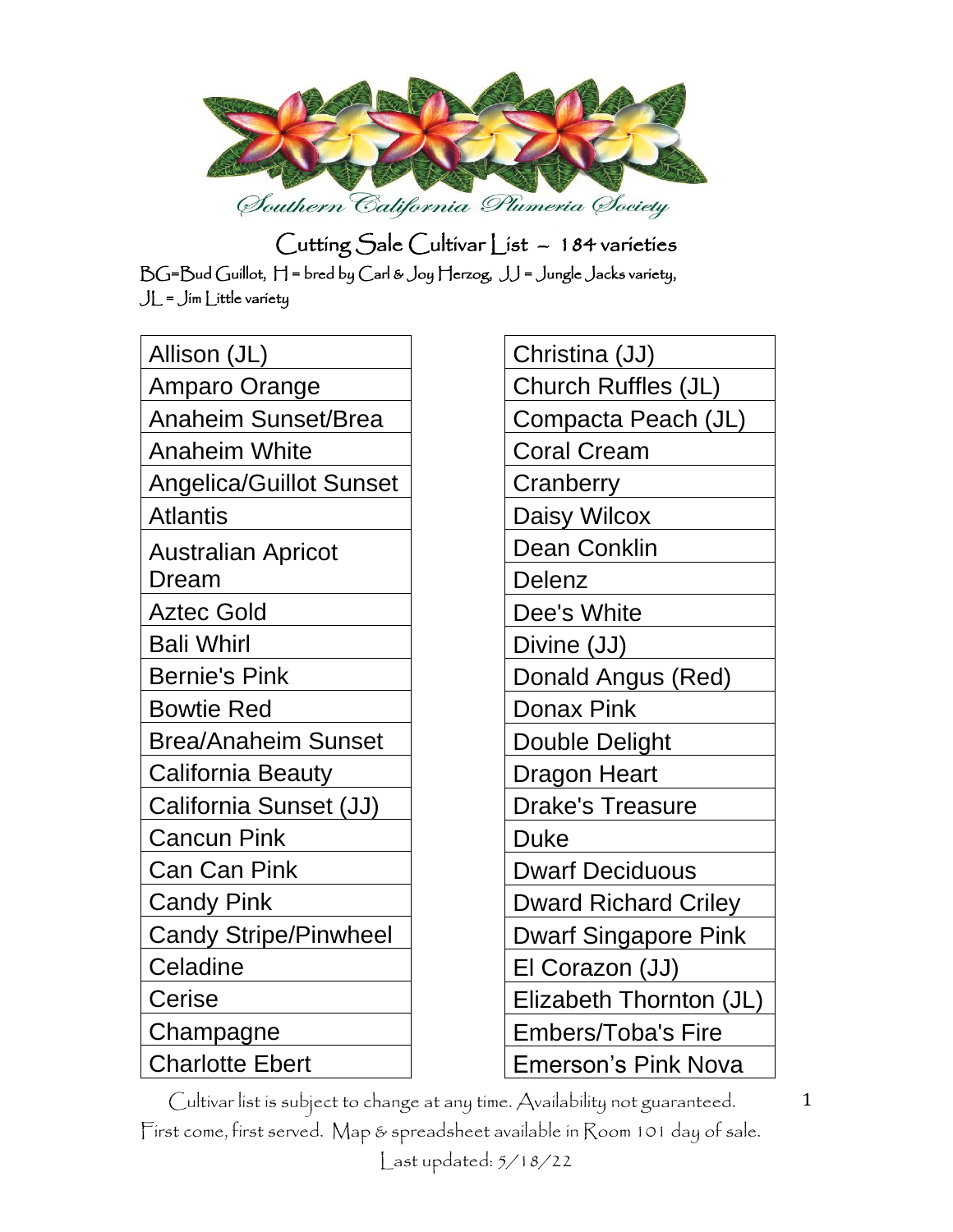

| Erryl's Sunrise              |
|------------------------------|
| Evalani                      |
| <b>Fern's Pink</b>           |
| Fire on Ice                  |
| Firestorm (JJ)               |
| Flip's Candy Stripe          |
| Gardenia                     |
| Gee Wiz                      |
| Gina (JJ)                    |
| Golden Pagoda (JL)           |
| <b>Grainey Pink</b>          |
| <b>Grape Expectations</b>    |
|                              |
| <b>Grove Farm</b>            |
| <b>Guillot's Sunset (BG)</b> |
| Haleakala (JL)               |
| <b>Haleiwa Sunset</b>        |
| Hawaiian Flag                |
| <b>Hawaiian Pink Stripe</b>  |
| <b>Hawaiian Rainbow</b>      |
| Hawaiian Sunset (JL)         |
| Heidi                        |

| Herzog's California<br>Ruffle |
|-------------------------------|
| Herzog's Carl                 |
| Herzog's Dodie                |
| Herzog's Gold Star            |
| Herzog's Joy                  |
| Herzog's Julie                |
| Herzog's Kara's<br>Rainbow    |
| Herzog's Kool Peach           |
| Herzog's Ribbon<br>Candy      |
| Herzog's Starfire             |
| Herzog's Sunny                |
| Herzog's Tiger Eye            |
| <b>Hilo Beauty</b>            |
| Hong Kong Evergreen<br>White  |
| <b>Horace Clay</b>            |
| <b>Hot Pink</b>               |
| Inca Gold (JJ)                |
| India                         |
| Indian Ivorv                  |

Cultivar list is subject to change at any time. Availability not guaranteed. First come, first served. Map & spreadsheet available in Room 101 day of sale.

Last updated: 5/18/22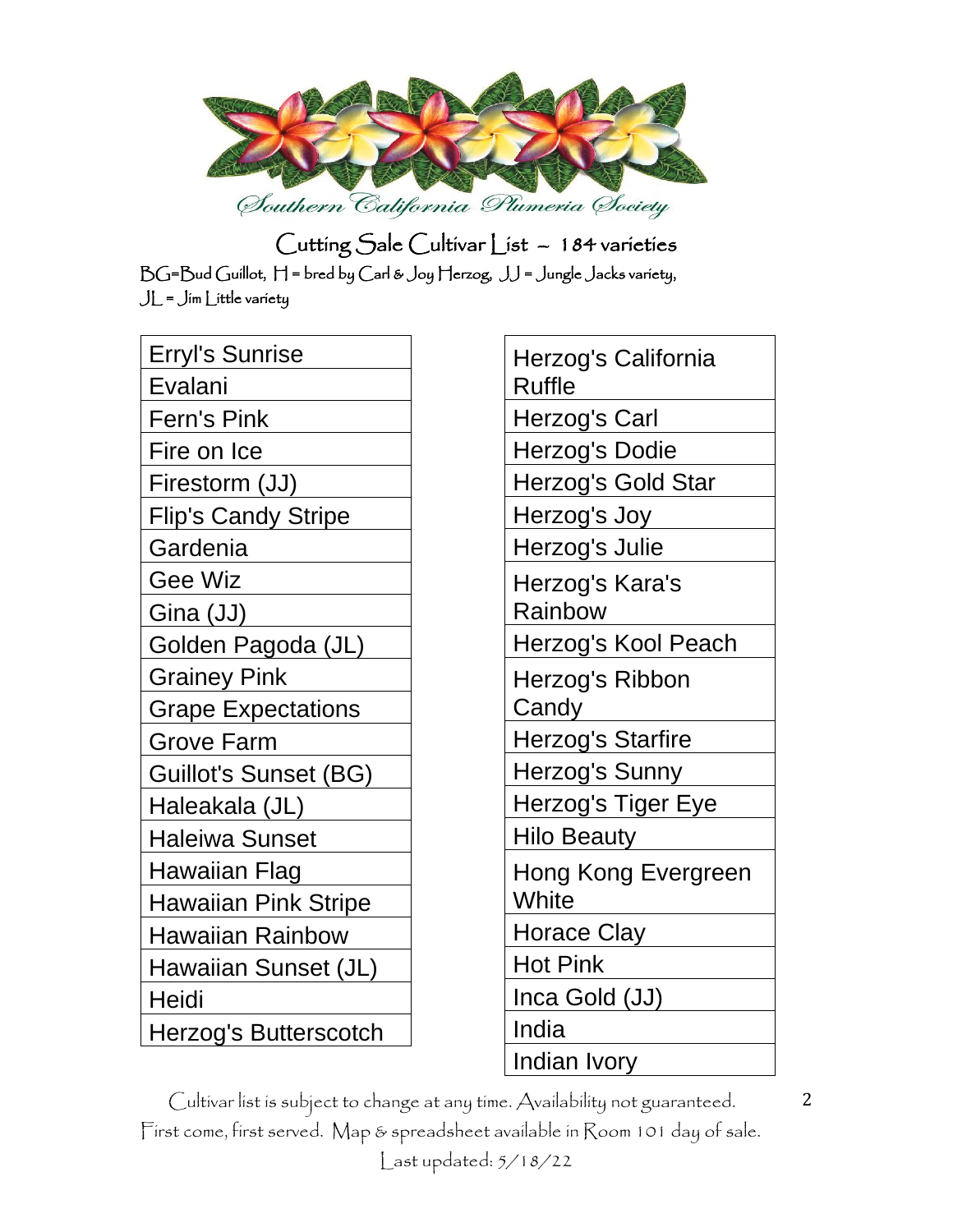

| <b>Intense Rainbow</b>  |  |
|-------------------------|--|
| Irma Bryan (red)        |  |
| J105 (JJ)               |  |
| Japanese Lantern        |  |
| Jeannie Moragne/Jean    |  |
| Moragne Jr              |  |
| Jenny (JJ)              |  |
| Jubilee (JJ)            |  |
| $K-101$                 |  |
| Kaleinani/UH            |  |
| Orange/John John        |  |
| Kahului                 |  |
| <b>Kaneohe Sunburst</b> |  |
| <b>Kaneohe Sunrise</b>  |  |
| Kauilani                |  |
| <b>Kauka Wilder</b>     |  |
| Kimo                    |  |
| King Kalakaua /         |  |
| <b>Pinwheel White</b>   |  |
| Kona Lava Flow          |  |
| Lahaina Yellow          |  |
| Lama Dream              |  |
| Lani Beauty             |  |

| Lava Flow           |
|---------------------|
| Lavender Lady       |
| Lavendar Splash     |
| Lei Rainbow/Nebel's |
| Rainbow             |
| Linda Gail          |
| Lipstick            |
| Loretta             |
| Lual                |
| Madeira             |
| Makanani            |
| Mary Helen          |
| Eggenberger (JL)    |
| Magnum Opus         |
| <b>Maui Beauty</b>  |
| Maui Orange         |
| <b>Mele Matson</b>  |
| Mele Pa Bowman      |
| <b>Mely's Pink</b>  |
| Miami Rose          |
| Moir                |
| Monster             |
| Mo'opuna            |

Cultivar list is subject to change at any time. Availability not guaranteed.

First come, first served. Map & spreadsheet available in Room 101 day of sale.

Last updated: 5/18/22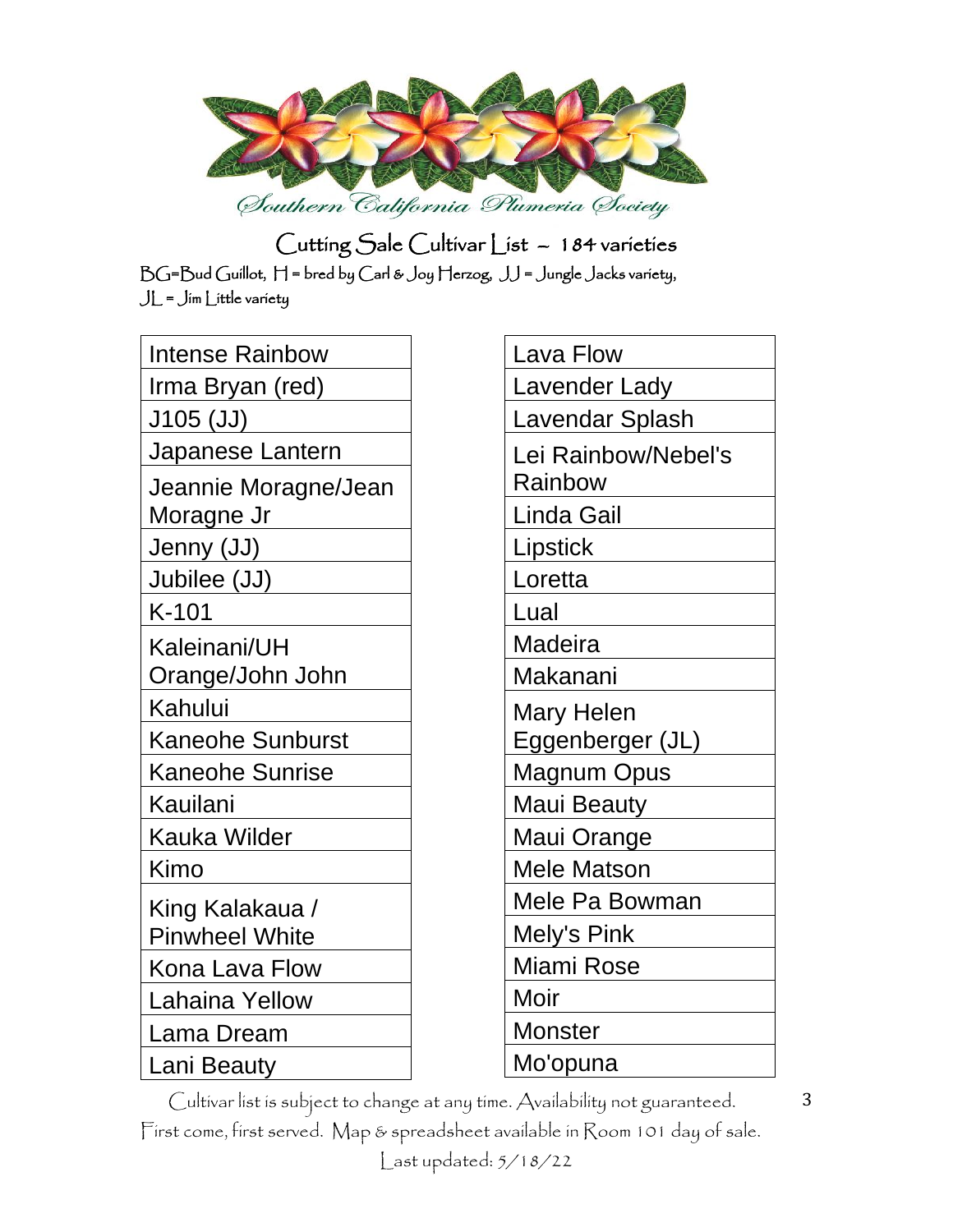

| Mr. Ambassador (JL)                   |
|---------------------------------------|
| Nakamura Rainbow                      |
| Nancy                                 |
| Nassau                                |
| <b>Nebel's Gold</b>                   |
| Nebel's Rainbow/Lei<br>Rainbow        |
| <b>Pacific Rim</b>                    |
| Palomar                               |
| <b>Patsy Wilcox</b>                   |
| Pauahi Ali'i                          |
| <b>Peaches &amp; Cream</b>            |
| Penang Peach                          |
| <b>Pink Hawaiian</b>                  |
| <b>Pink Kiss</b>                      |
| Pink Pansy (JL)                       |
| <b>Plastic Pink/Royal</b><br>Hawaiian |
| Pops Red                              |
| Pudica                                |
| Pu'u Kahea/Australian<br>Rainbow      |
| Purple Jade Garden                    |

| Queen Kapiolani (JL)        |
|-----------------------------|
| Rainbow                     |
| <b>Rainbow Treasure</b>     |
| <b>Ralph's Rainbow</b>      |
| <b>Raspberry Sundae</b>     |
| Red                         |
| Red Orange (JL)             |
| <b>Red Sparkles</b>         |
| Royal Hawaiian/Plastic      |
| Pink                        |
| <b>Ruby Star</b>            |
| <b>Ryann Chelsey</b>        |
| <b>Samoan Fluff</b>         |
| Samoan Red                  |
| San Miguel (BG)             |
| <b>Scott Pratt</b>          |
| Siam Ruby                   |
| <b>Singapore Dwarf Pink</b> |
| Singapore White             |
| <b>Slaughter Pink</b>       |
| Sorbet Ripple/Mango         |
| Magic                       |
| <b>Stacy Dean</b>           |

Cultivar list is subject to change at any time. Availability not guaranteed.

First come, first served. Map & spreadsheet available in Room 101 day of sale.

Last updated: 5/18/22